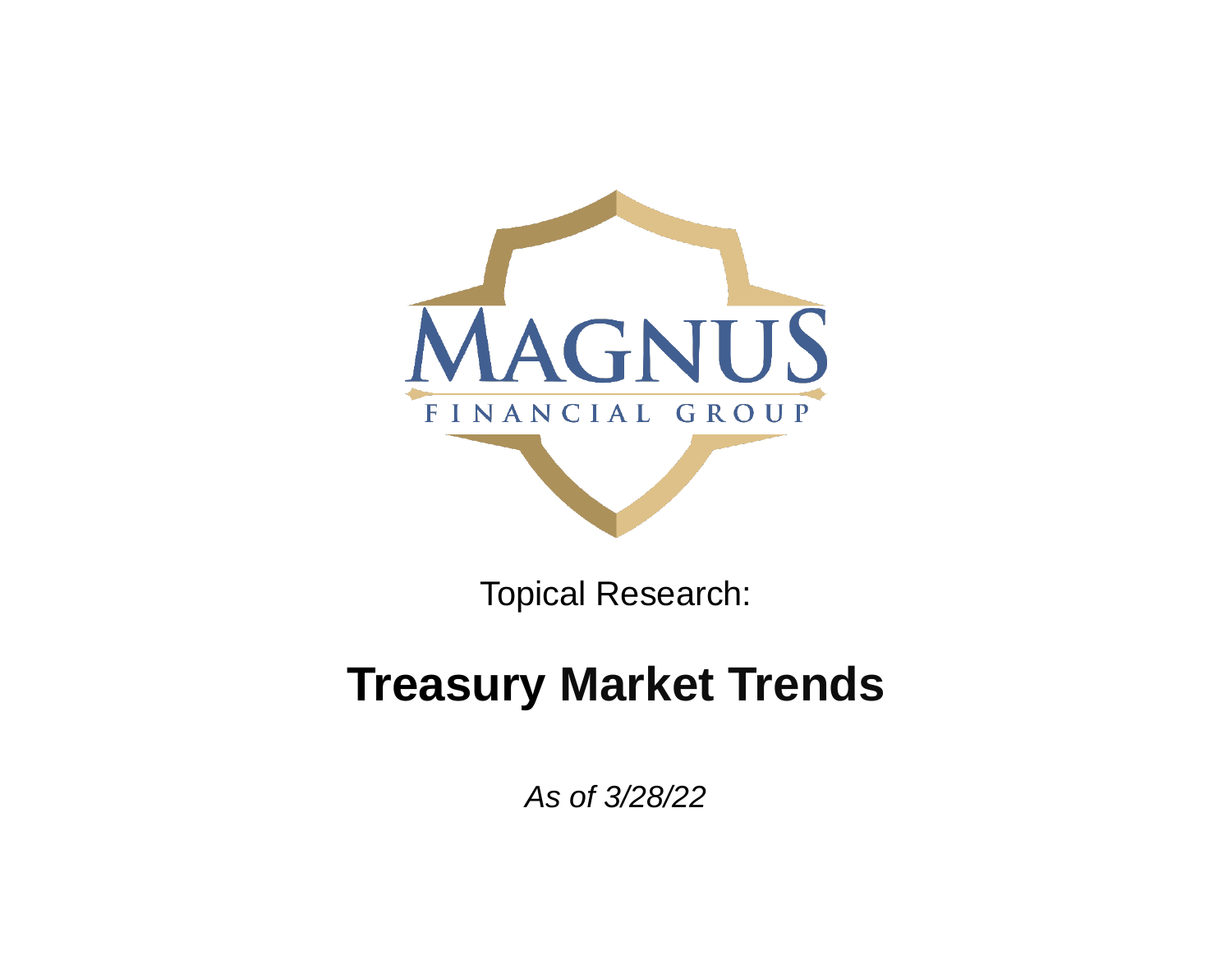### **Cyclical vs. secular rise? Yields have been in a downward trajectory since the early 1980s, but trending higher since 2020 lows**

U.S. 10-YEAR TREASURY YIELD



Source: Bloomberg

#### **Treasury Market Trends**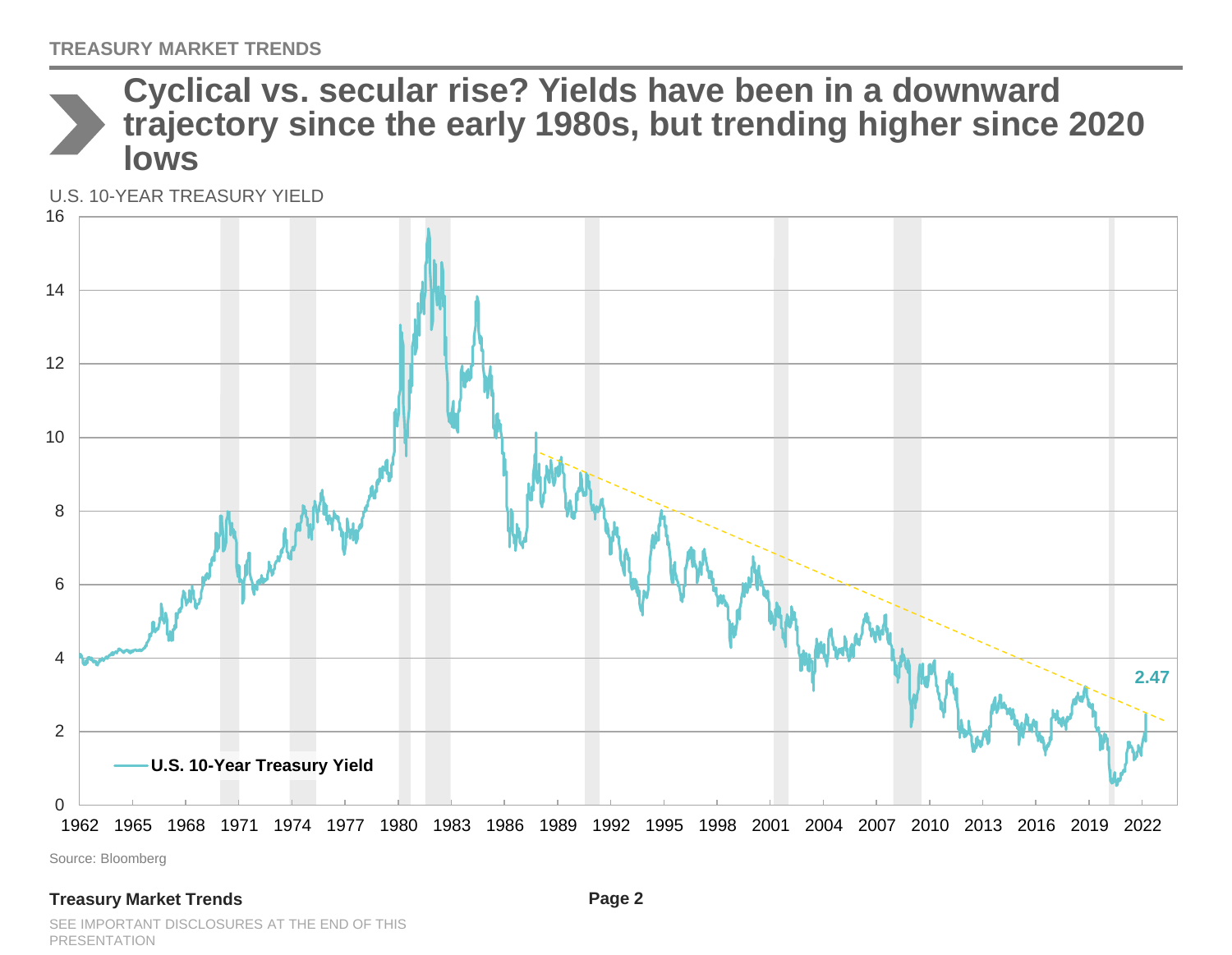## **Federal response to COVID-19 has resulted in massive deficit spending, which required massive monetization**

U.S. FEDERAL DEBT AS % OF GDP



Source: Congressional Budget Office, Bloomberg

#### **Treasury Market Trends**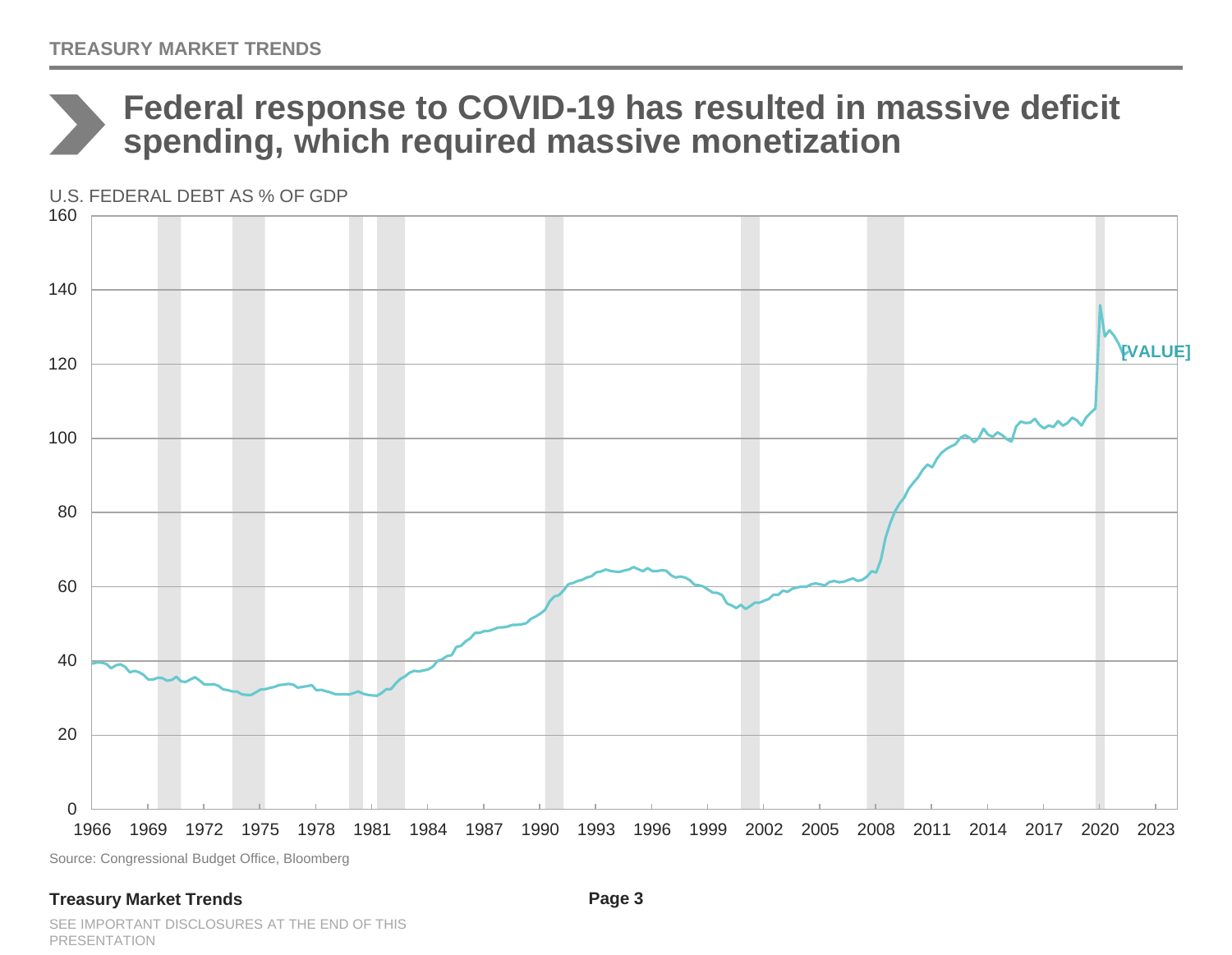**Even with record debt levels, interest expense remains low but is expected to rise; weighted average maturity of government debt is 5.9 years**



Source: Congressional Budget Office, Bloomberg.

#### **Treasury Market Trends**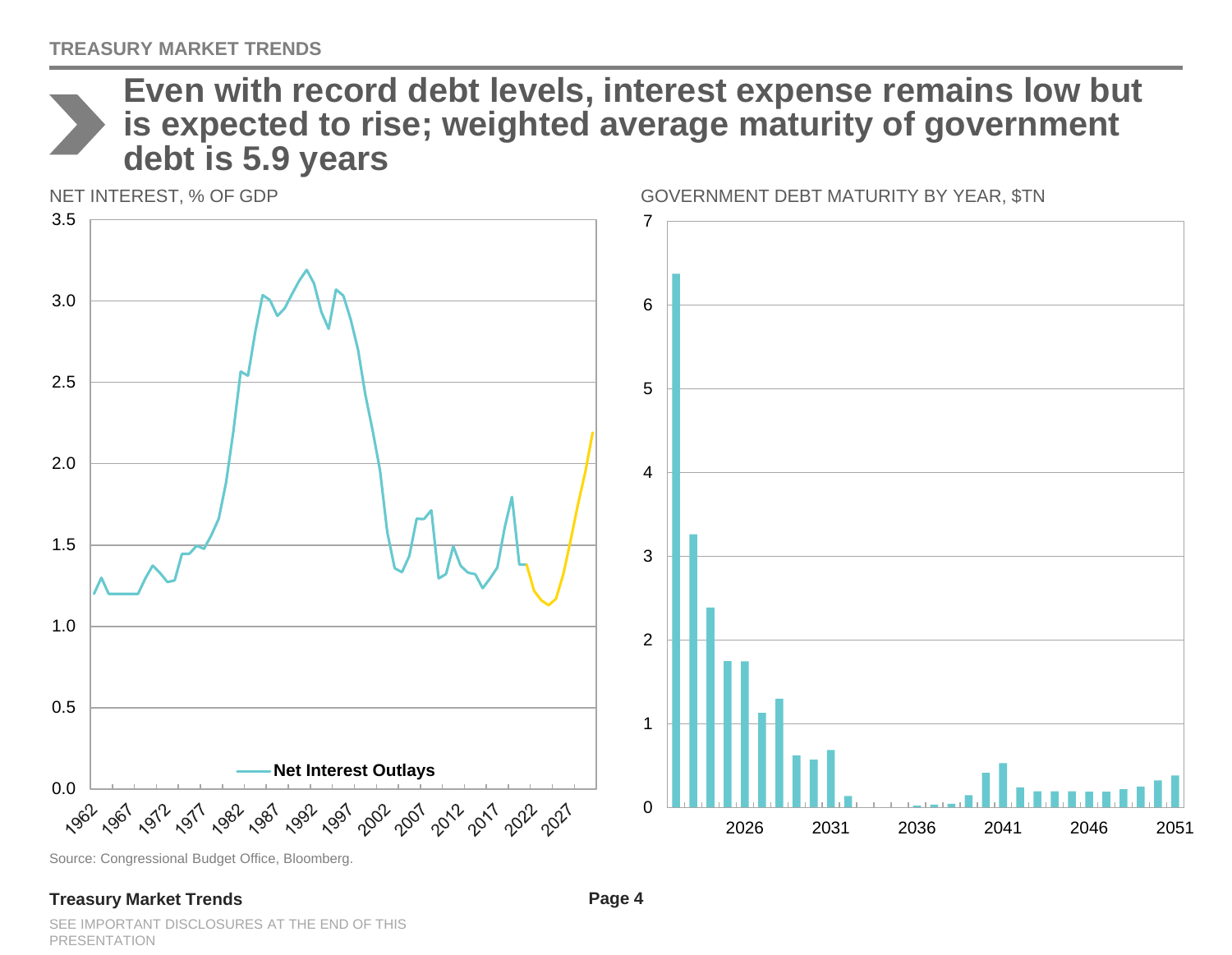### **At current yield, annual interest costs consume 22% of US tax receipts; at an average rate of 5.0%, interest cost would consumer nearly 50%**



Source: Bloomberg. \*Assumes average yield is equal to the 7-Year Treasury yield (based on similar weighted average maturity).

#### **Treasury Market Trends**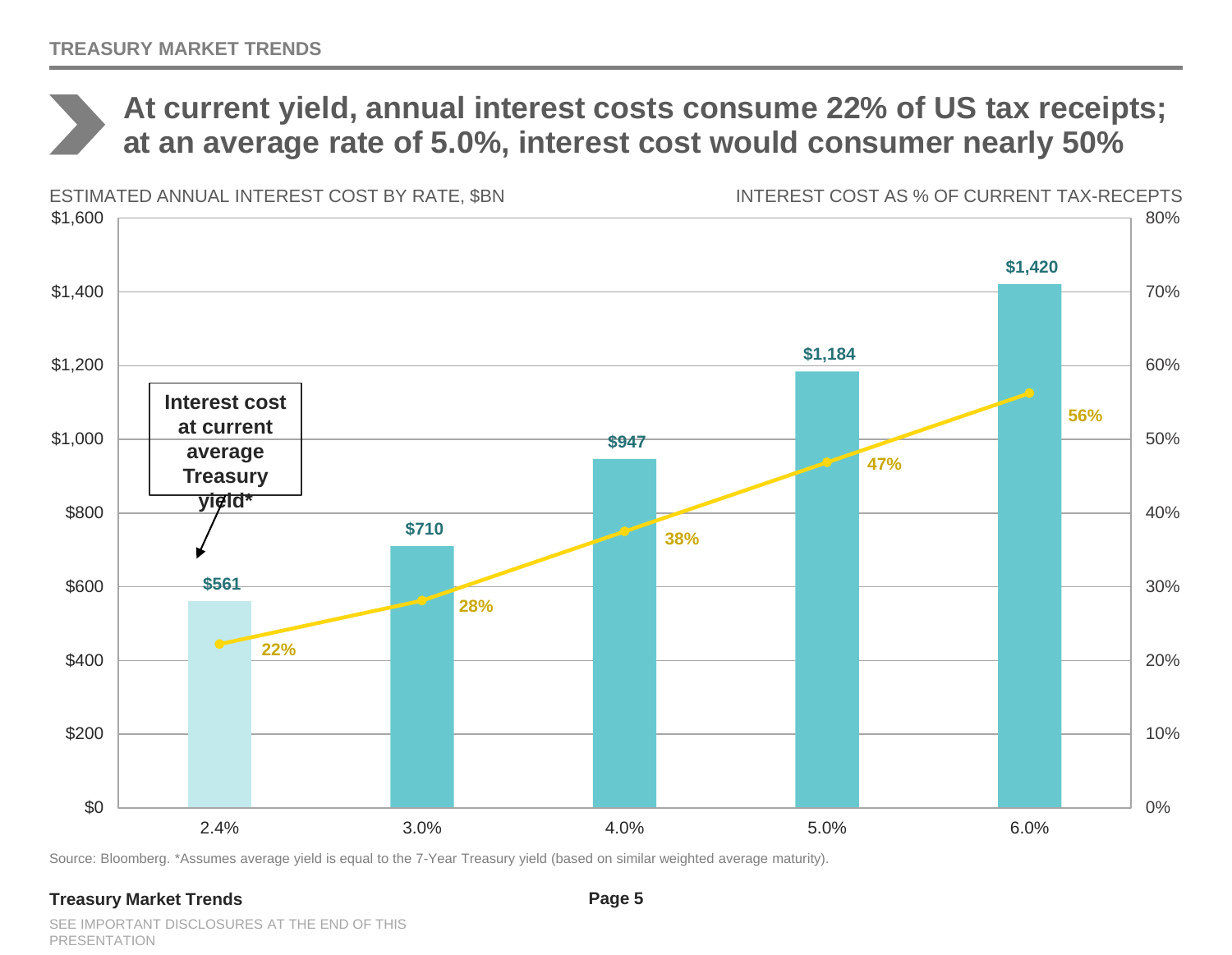

Source: FRED.

#### **Treasury Market Trends**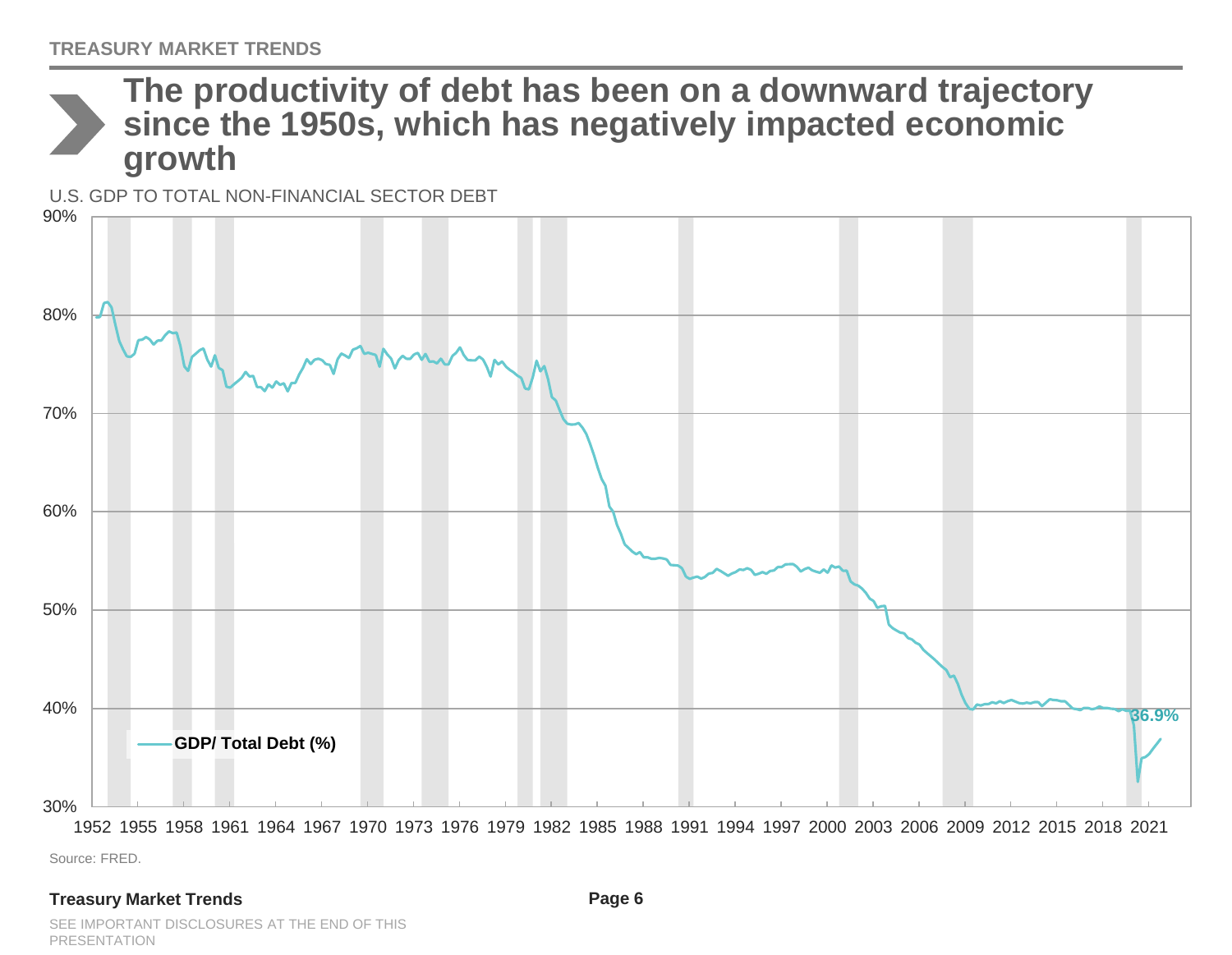# **Government debt jumped as a result of the crisis response**

0 20 40 60 80 100 120 140 Government **Corporates** Corporates **Households** Financials **Q4 2008 Q1 2020 Q2 2020 Q3 2020 Q4 2020 Q1 2021 Q2 2021 Q3 2021 Q4 2021**

U.S. DEBT-TO-GDP %: GOVERNMENT, CORPORATIONS, HOUSEHOLDS AND FINANCIAL INSTITUTIONS

Source: Bloomberg, Federal Reserve Z1 account, SIFMA, SpringTide estimates, S&P Global.

#### **Treasury Market Trends**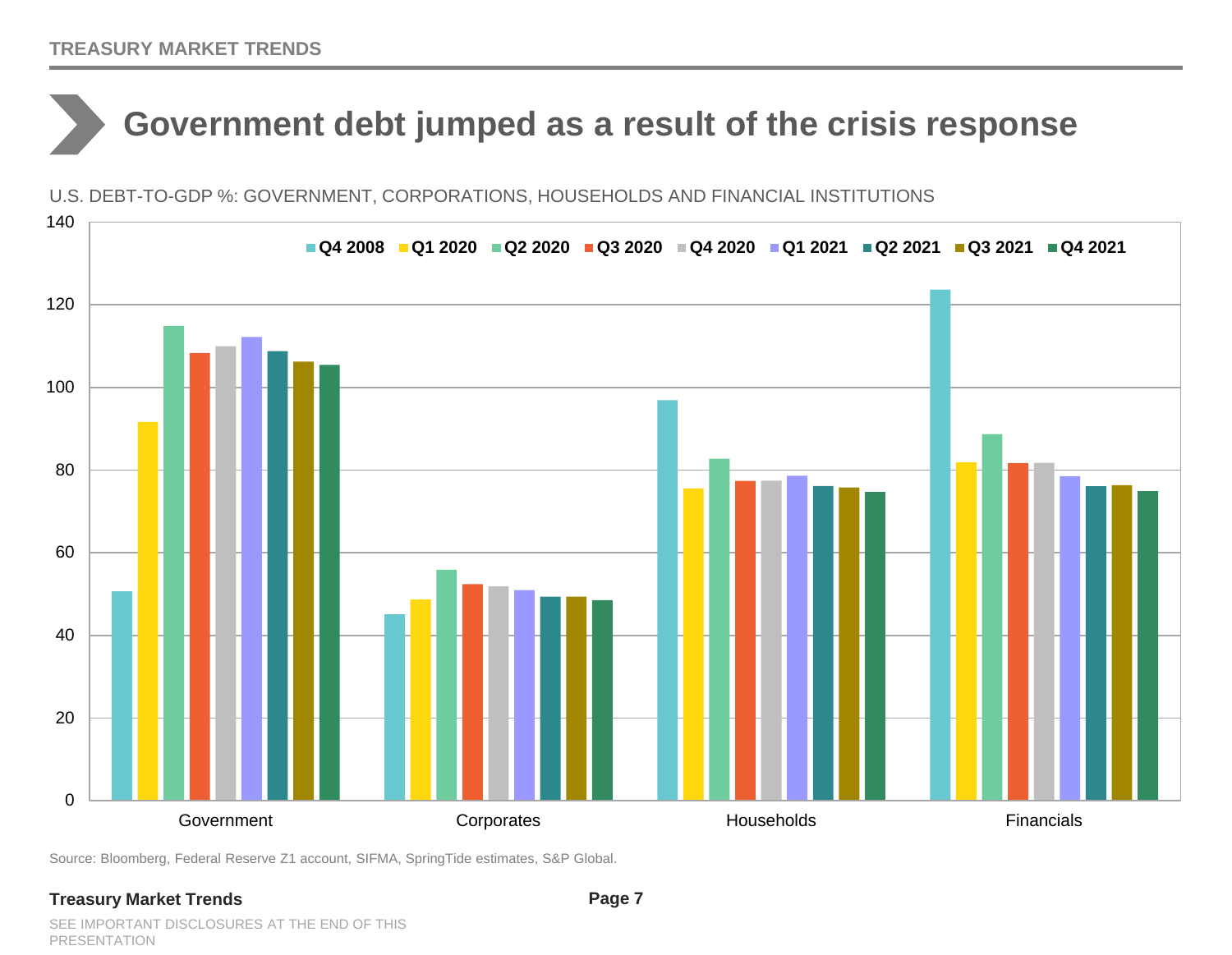

**Treasury cash balance has been drawn down to fund spending; temporary increases in debt ceiling allowed the government to raise cash early 2022**

U.S. TREASURY CASH BALANCE IN \$BN



Source: Bloomberg

#### **Treasury Market Trends**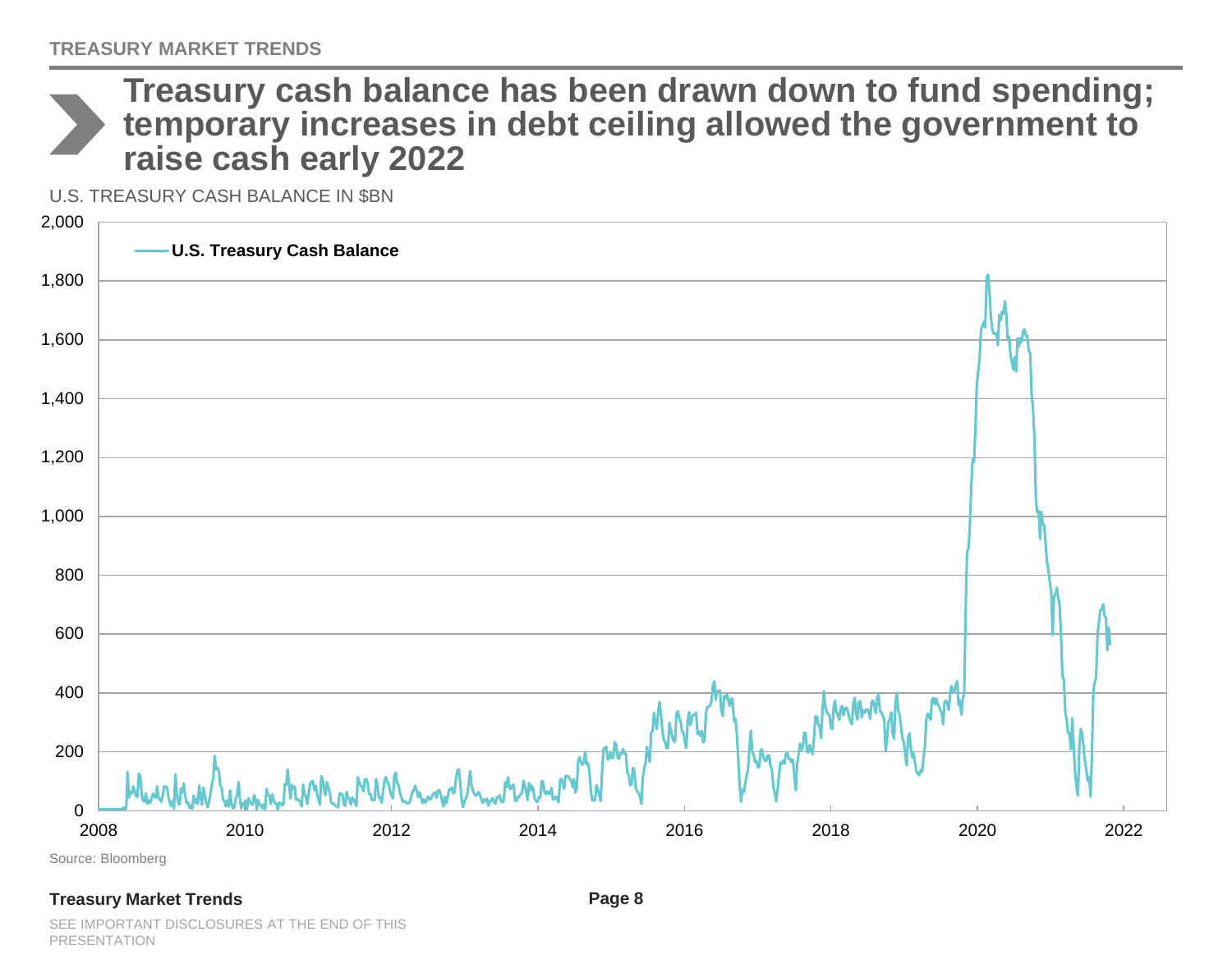### **Issuance expected to increase due to continued fiscal support; Congress raised the federal debt limit by \$2.5 trillion in December**

MONTHLY U.S. TREASURY ISSUANCE BY SECURITY, \$ BILLIONS



Source: Bloomberg, U.S. Department of the Treasury

#### **Treasury Market Trends**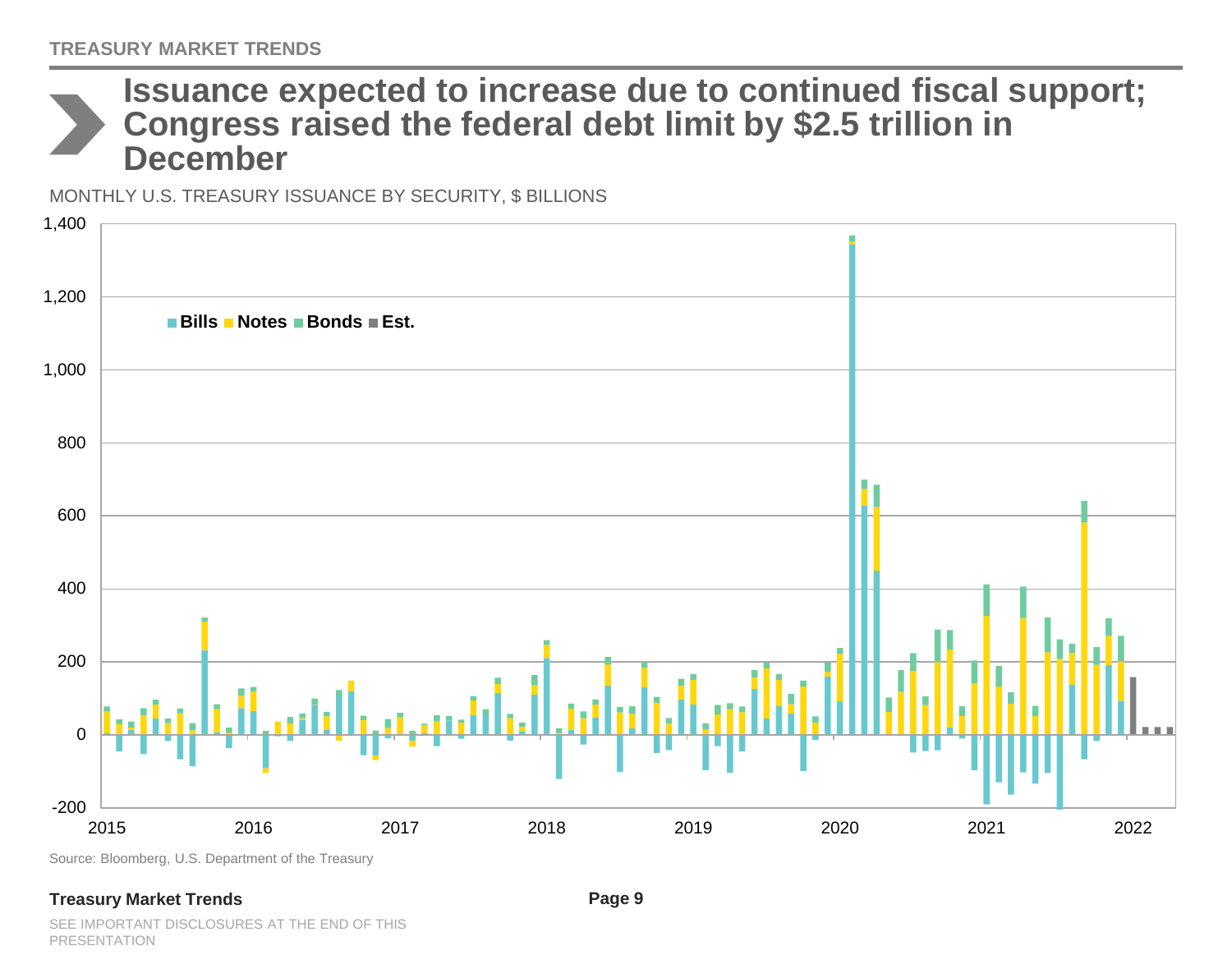### **U.S. Treasury money market funds saw \$57 billion outflows in January, the largest outflows since June 2020**

U.S. TREASURY MONEY MARKET MONTHLY FUND FLOWS, \$ BILLIONS



Source: Morningstar

#### **Treasury Market Trends**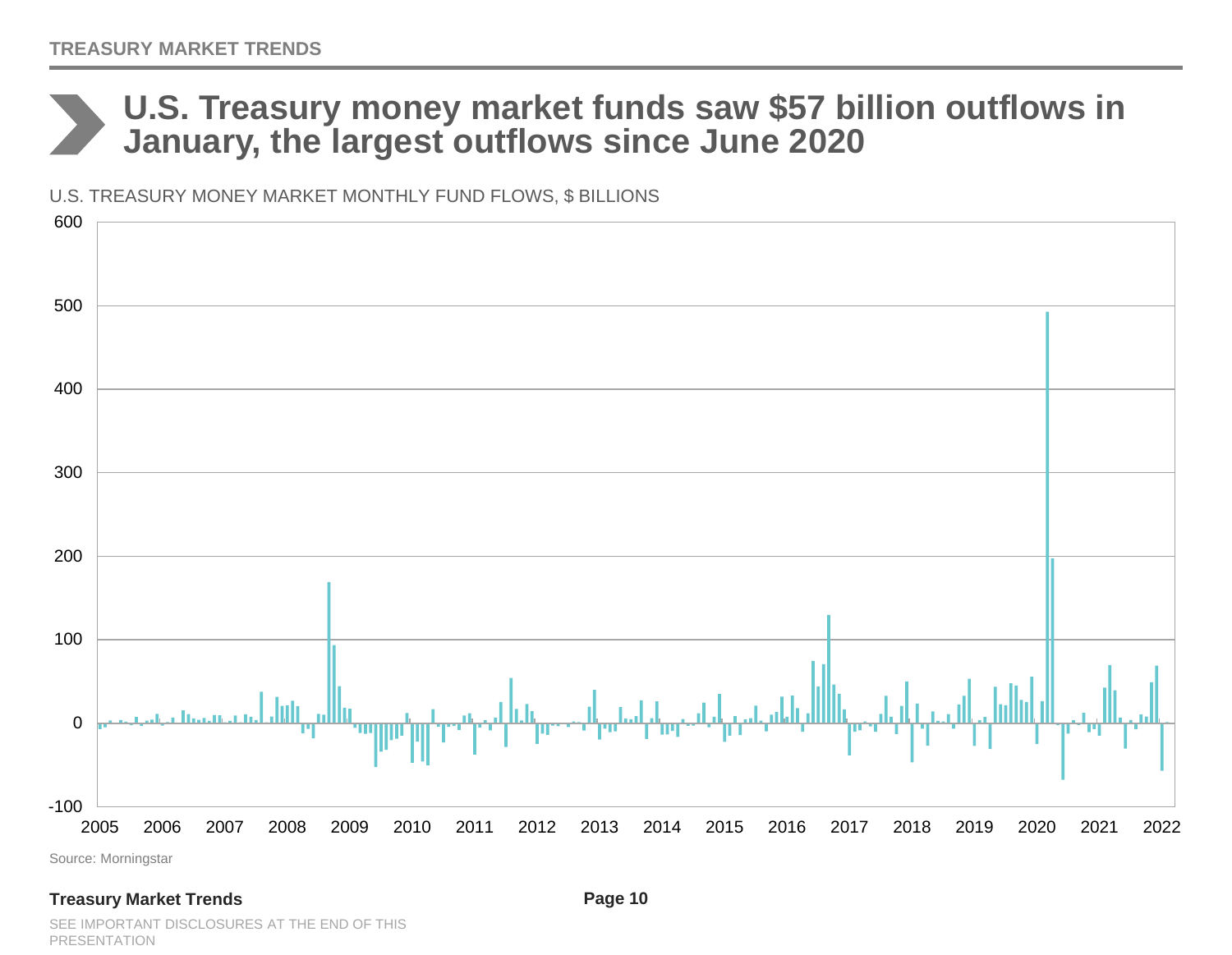### **Foreign holdings of Treasuries recently topped out and rolled over**

Y/Y % CHANGE IN HOLDINGSTOTAL FOREIGN HOLDINGS OF U.S. TREASURIES 8,000 30 25 7,500 20 15 7,000 10 6,500 5 0 6,000 -5 **Foreign Holdings of U.S. Treasuries (Y/Y, %) Foreign Holdings of U.S. Treasuries** 5,500 -10  $\mathbf{S}^{2}$  $\mathbf{S}^{2}$  $\infty^{\mathbb{Z}}$  $\sqrt{2}$  $\sqrt{2}$  $\mathcal{S}^{2}$  $\infty^2$  $\mathbf{S}^{2}$  $S^2$  $\infty$  .  $\mathbf{S}^{(2)}$  $\sqrt{2}$  .  $\sum_{i=1}^{n}$  $\sum_{i=1}^{n}$ 

Source: Bloomberg

#### **Treasury Market Trends**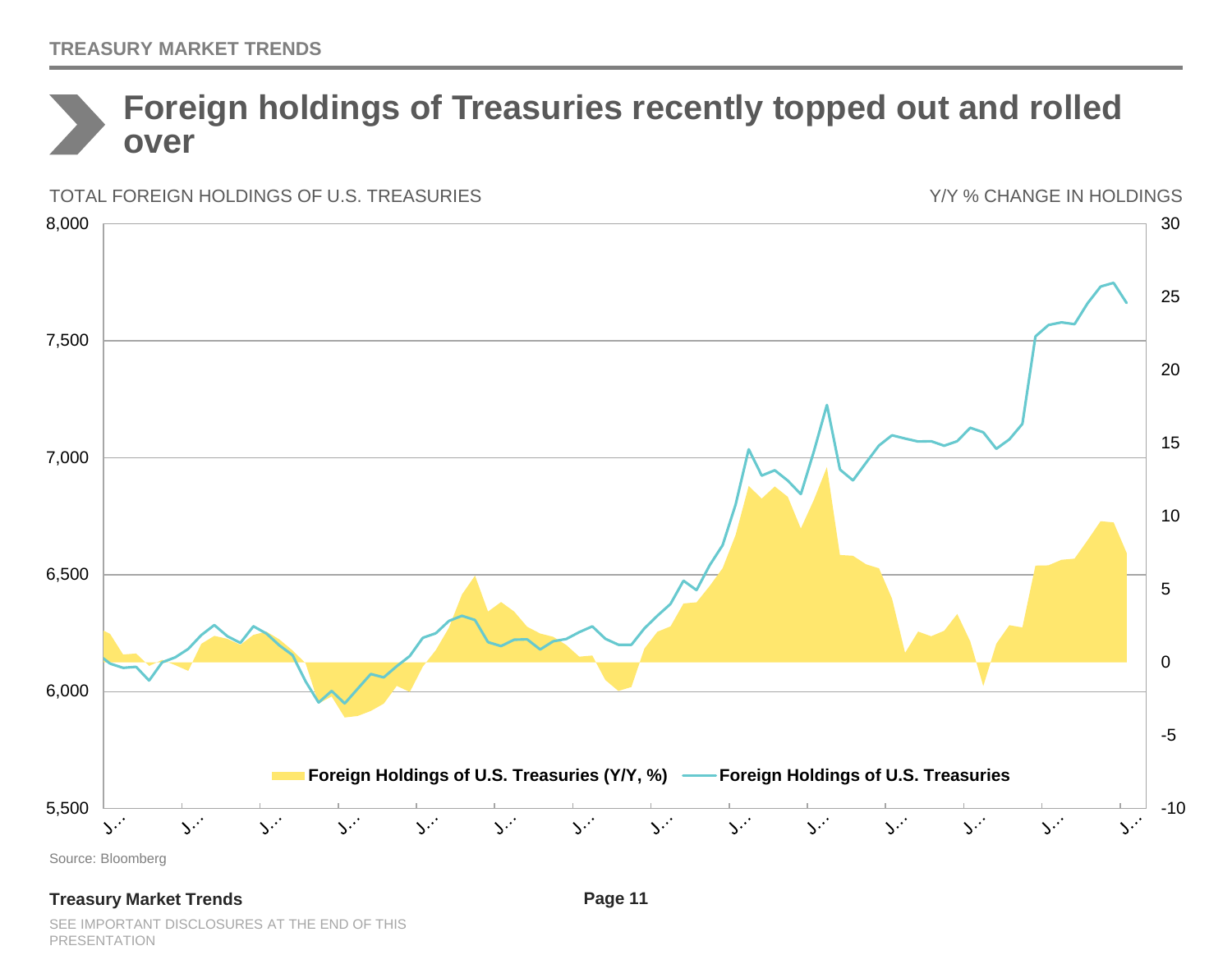## **Japan, China and the UK are the largest holders of US treasuries, accounting for ~40% of foreign held bonds.**

TOTAL FOREIGN HOLDINGS OF U.S. TREASURIES



### **Treasury Market Trends**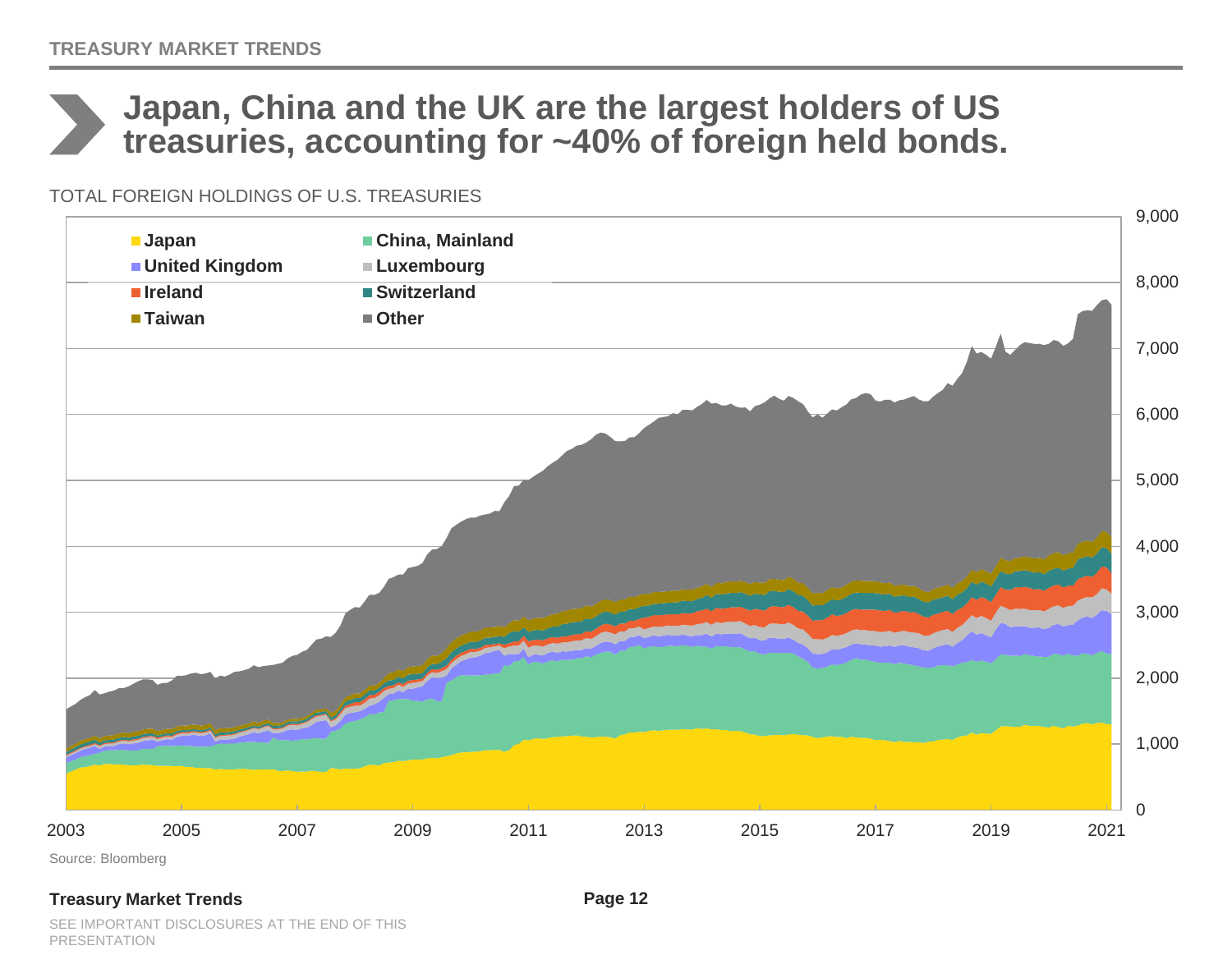### **Fed Treasury holdings have risen all year, should plateau now, but unwind is expected to start as early as May**

U.S. FEDERAL RESERVE SOMA ACCOUNT HOLDINGS, \$ BILLIONS



Source: Bloomberg

#### **Treasury Market Trends**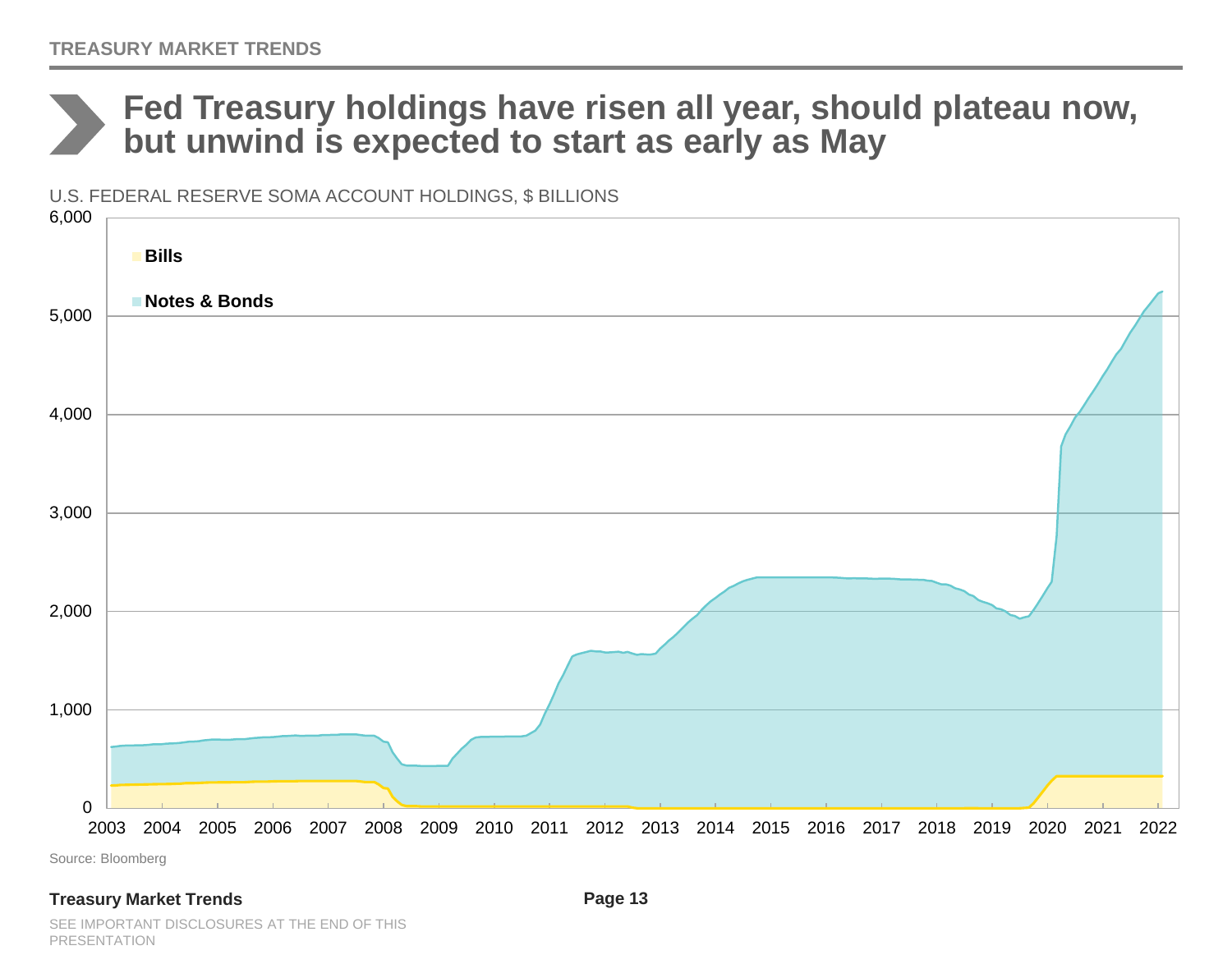### **Fed expected to complete tapering long after the pandemic stimulus programs sunset; Build Back Better to require \$1.75 trillion in funding**

U.S. TREASURY NET ISSUANCE VS. FED PURCHASES OF U.S. TREASURIES



#### **Treasury Market Trends**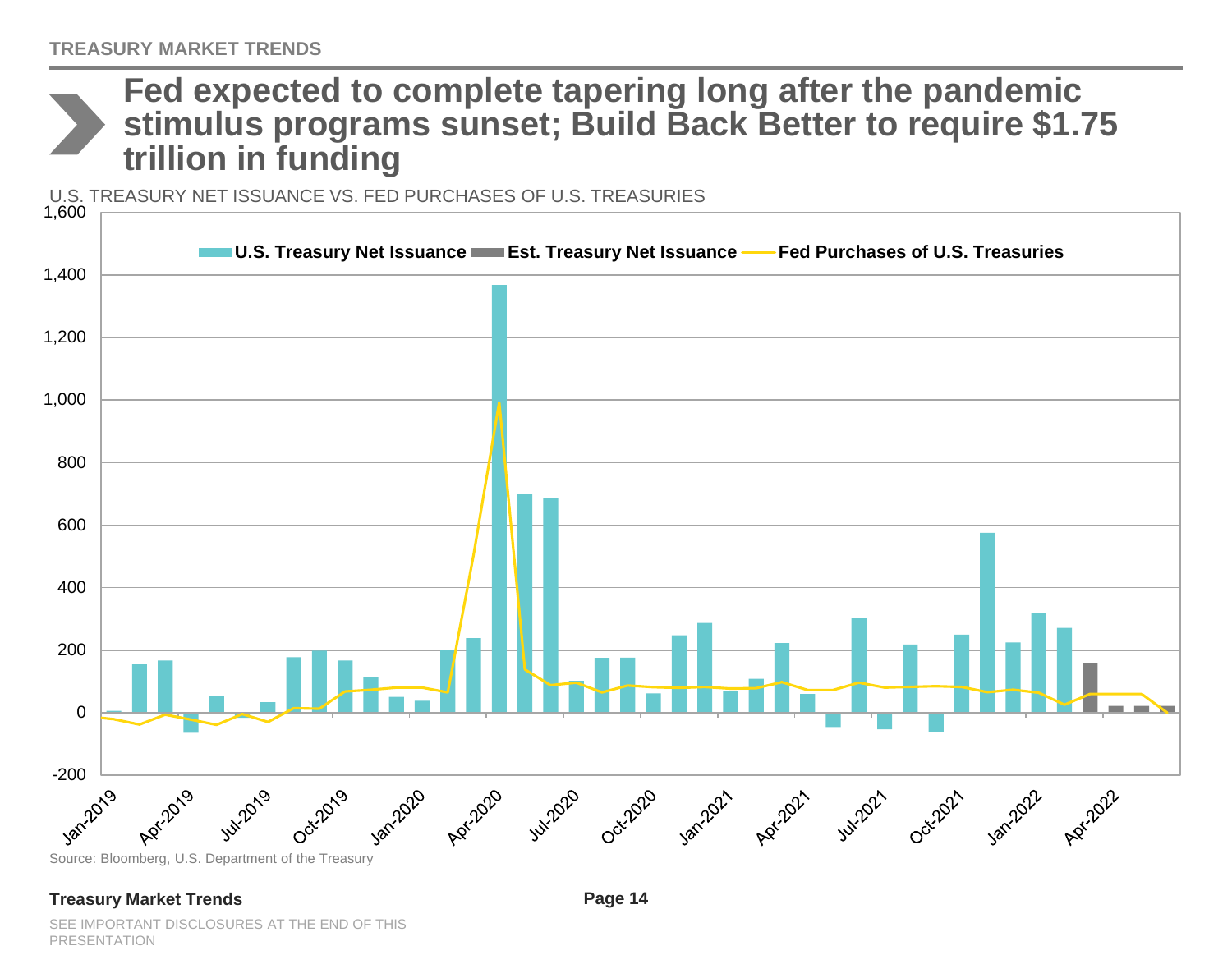### **Roughly 20% of the Fed's treasury assets mature within the next 12 months, amounting to >\$1 trillion**

DURATION OF FED TREASURY ASSETS, \$BN



#### **Treasury Market Trends**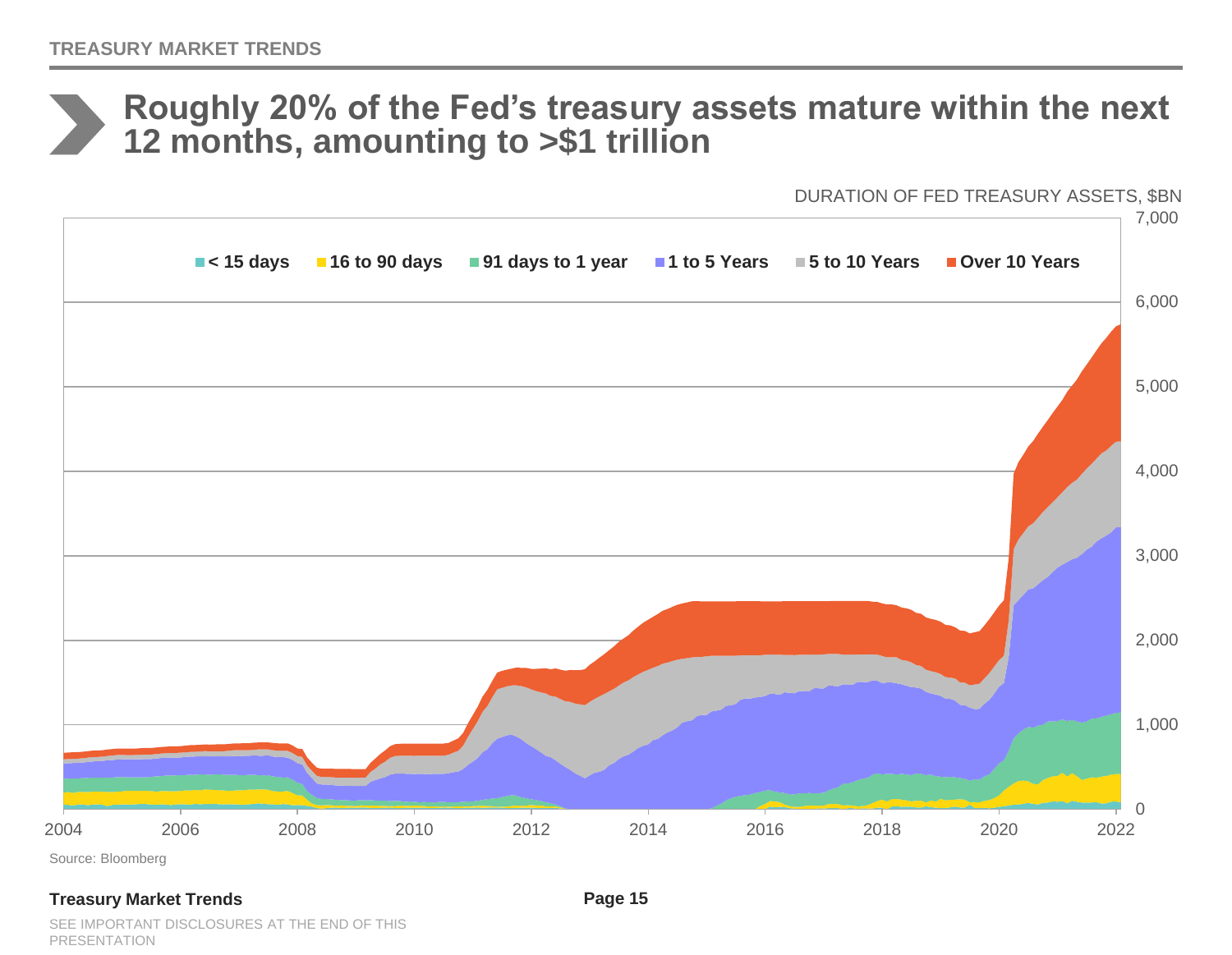

## **Roughly 20% of the Fed's treasury assets mature within the next 12 months, amounting to >\$1 trillion**



### **Treasury Market Trends**